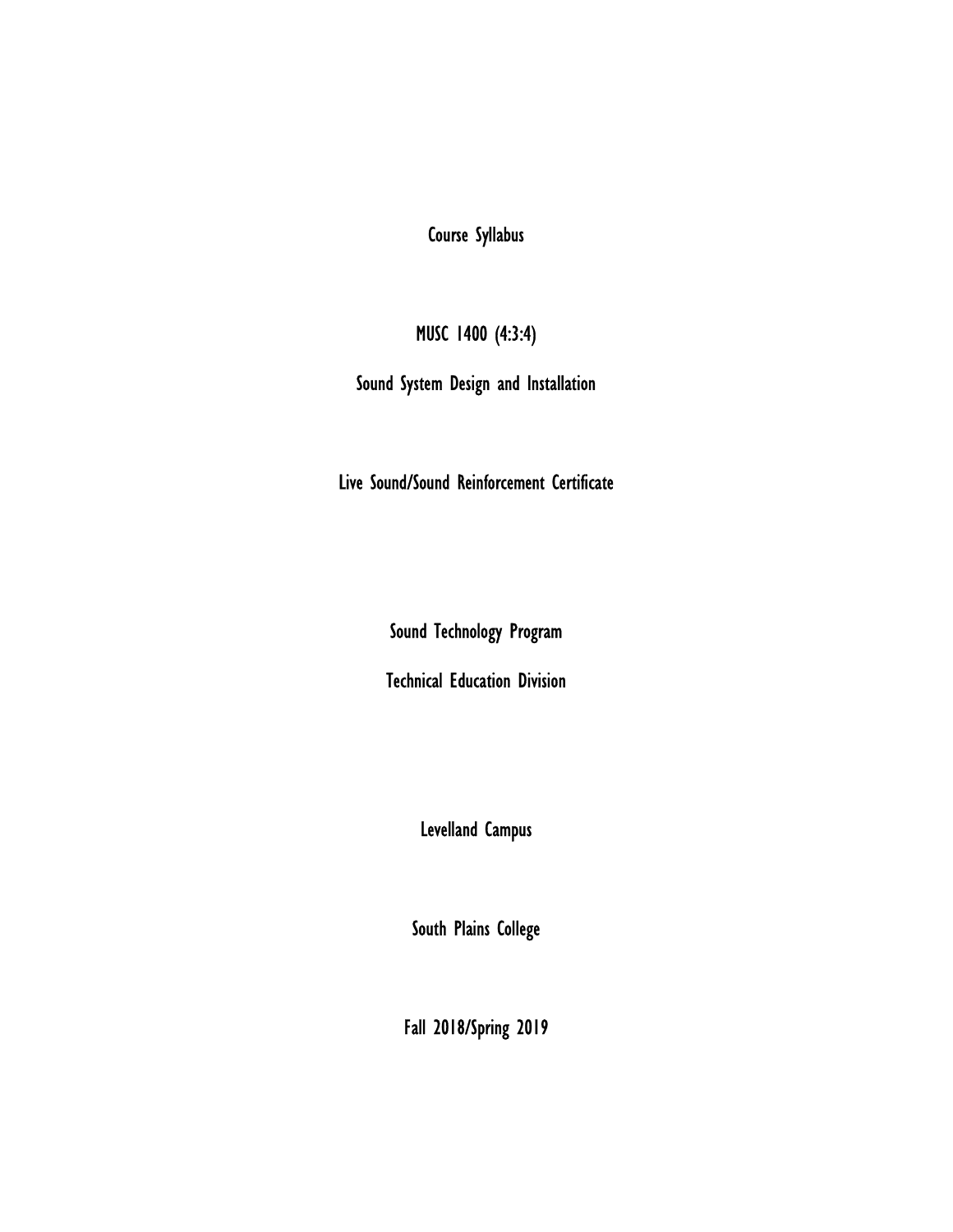# Creative Arts Department - South Plains College - Levelland Campus

### Course Syllabus

**Course** Title: MUSC 1400 Sound System Design and Installation (4:3:4) Instructor: Jeremiah Denning Office: CB 141 - Telephone: (806) 716 2011 – Voice-mail configured. E-mail: jdenning@southplainscollege.edu **Office** As posted on instructor's door

### South Plains College Improves Each Student's Life

#### \*\*\*\*\*\*\*\*\*\*\*\*\*\*\*\*\*\*\*\*\*\*\*\*\*\*\*\*\*\*\*\*\*\*\*\*\*\*\*\*\*\*\*\*\*\*\*\*\*\*\*\*\*\*\*\*\*\*\*

### I. General Course Information:

Hours:

- A. Description: Design and installation of portable and permanent audio systems. Includes industry-standard design/modeling software and industry-standard control software. Also covers digital signal processing (DSP), systems networking, and multimedia component integration.
- B. Course Learning Outcomes: Design a professional sound reinforcement system; describe sound system installation techniques; document system design and installation; demonstrate system and room modeling techniques with industry-standard prediction software; and produce a budget and schedule.
- C. Course Competencies: Understanding of acoustical factors affecting loudspeaker systems in a system design. Ability to predict system performance with software applications. Ability to manage a system design and installation project. Evaluate a customers needs.
- D. Academic Integrity: It is the aim of the faculty of South Plains College to foster a spirit of complete honesty and a high standard of integrity. The attempt of any student to present as his or her own work which he or she has not honestly performed is regarded by the faculty and administration as a most serious offense and renders the offender liable to serious consequences, possibly suspension. Students should refer to the SPC General Catalog, pg.22-23, regarding consequences for cheating and plagiarism (see "Academic Integrity" as well as "Student Conduct" sections).
- E. SCANS: This course is designed to meet the following SCANS and Foundation skills criteria: C1, C2, C3, C4, C6, C7, C8, C9, C11, C12, C13, C15, C17, C18, C19, C20, F1, F2, F3, F4, F6, F8, F9, F13, F15, F16, and F17. A complete list of SCANS Competencies and Foundation Skills are located on the last page of the syllabus.
- F. Verification: This course is a building block for the student to move towards and complete a capstone experience.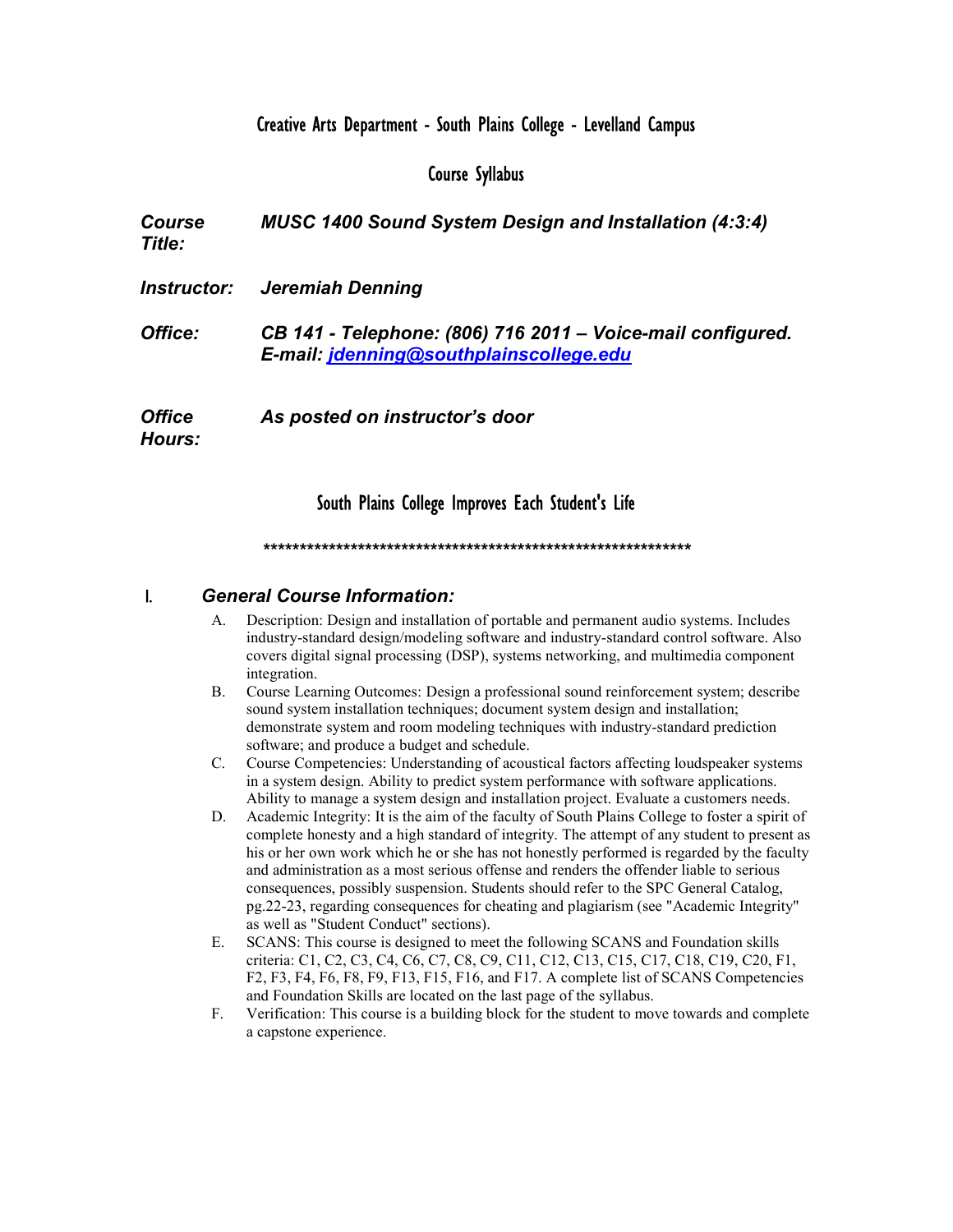# II. Specific Course/Instructor Requirements:

- A. Textbook and Other Materials: Sound Systems: Design and Optimization  $2<sup>nd</sup>$  Edition. One 4GB Flash Drive.
- B. Attendance Policy: Students are expected to attend all classes in order to be successful in a course. The student may be administratively withdrawn from the course when absences become excessive as defined in the course syllabus.

 When an unavoidable reason for class absence arises, such as illness, an official trip authorized by the college or an official activity, the instructor may permit the student to make up work missed. It is the student's responsibility to complete work missed within a reasonable period of time as determined by the instructor. Students are officially enrolled in all courses for which they pay tuition and fees at the time of registration. Should a student, for any reason, delay in reporting to a class after official enrollment, absences will be attributed to the student from the first class meeting.

 Students who enroll in a course but have "Never Attended" by the official census date, as reported by the faculty member, will be administratively dropped by the Office of Admissions and Records. A student who does not meet the attendance requirements of a class as stated in the course syllabus and does not officially withdraw from that course by the official census date of the semester, may be administratively withdrawn from that course and receive a grade of "X" or "F" as determined by the instructor. Instructors are responsible for clearly stating their administrative drop policy in the course syllabus, and it is the student's responsibility to be aware of that policy.

 It is the student's responsibility to verify administrative drops for excessive absences through MySPC using his or her student online account. If it is determined that a student is awarded financial aid for a class or classes in which the student never attended or participated, the financial aid award will be adjusted in accordance with the classes in which the student did attend/participate and the student will owe any balance resulting from the adjustment.

Punctual and regular attendance is required of all students. Missing four consecutive classes or having a total of five absences may result in an instructor-initiated withdrawal. Students are responsible for all missed material. If a student is absent on a day that a test is given, he or she will not be allowed to make up the test unless arrangements are made prior to the test day. Any student not present at roll taking will be counted absent unless prior arrangements have been made.

- C. Assignment Policy: Projects and reading assignments will be announced at least one class meeting prior to responsibility for material.
- D. Grading Policy/Procedure: At least two written tests (20%), lab assignment (20%), a daily quiz average (10%), and a sound system design proposal and presentation (50%) will average to equal the final grade. Grading format:  $A = 90-100\%$ ,  $B = 80-89\%$ ,  $C = 70-79\%$ , D=  $60-69\%$ , F= 0-59%
- E. Special Requirements: MUSC 1405 is a prerequisite/co requisite. Students will be responsible for arranged lab activities and field trips to observe examples of sound system installations.

# III. Course Outline:

Topic Outline: Loudspeakers and acoustical factors Preparation for site visit Site visit Test Sound system electronics Prediction Software Test Wiring and Installation considerations Project data management & Final Project System design presentation (final test) Instructor reserves the right to modify this at anytime.